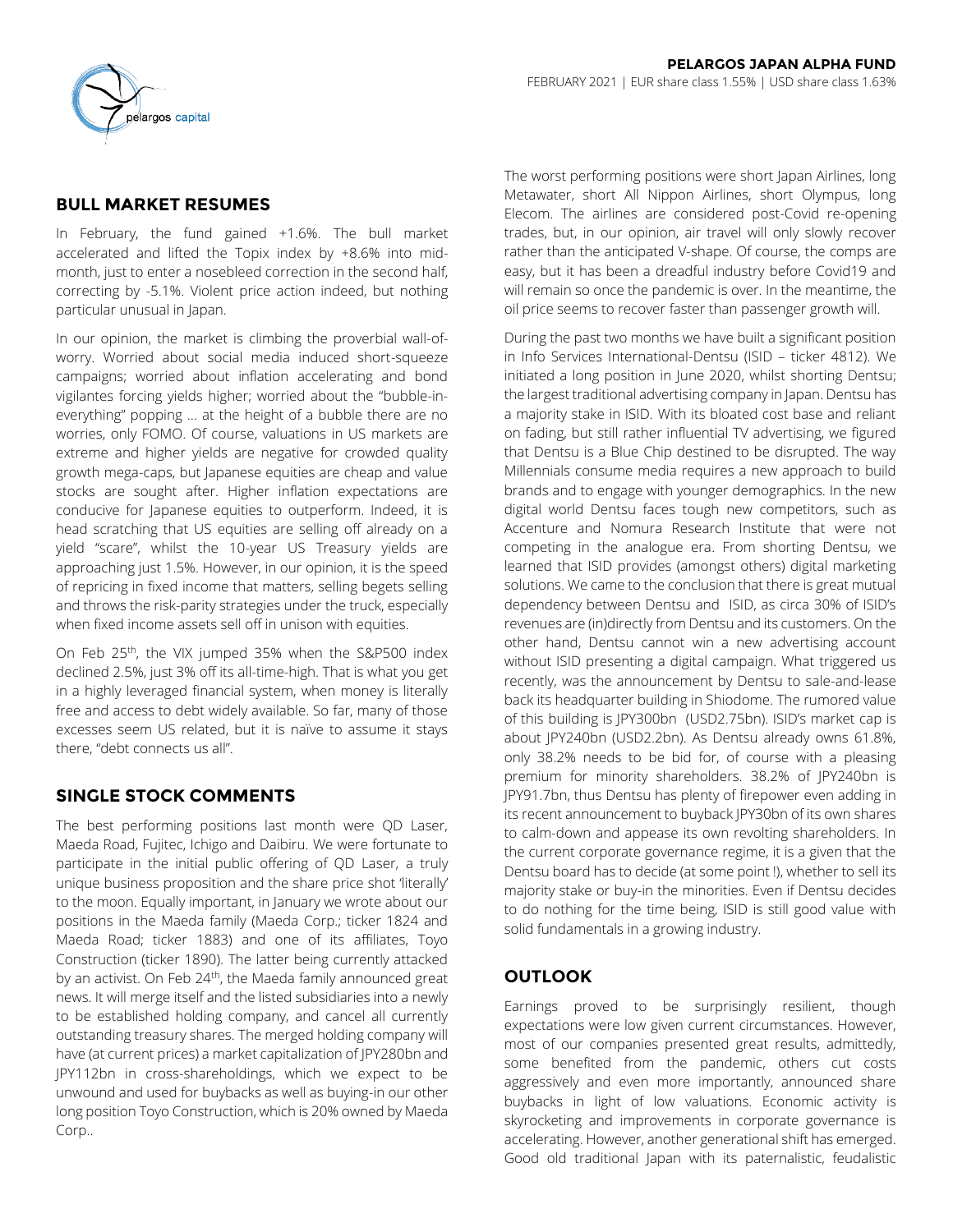

organizational structures is going digital. Finally, the age of disruption has hit Japan and beyond the irritating buzz words such as IoT and AI, we find the emergence of SaaS platforms being the true trigger of disruption. Whilst we own deep value

engagement situations, we have several tiny positions, which we consider call option premia, with tremendous convexity; such as Sansan, FeedForce, Kaizen Platform, WealthNavi, Base Inc, and QD Laser

## **FUND CHARTS AND FACTS**



### **TOP 5 GROSS POSITIONS**

| DAIBIRU                       | Volatility (ex-ar     |
|-------------------------------|-----------------------|
| TAKARA I FBEN INFRASTRUCTURE  | Beta (ex-ante)        |
| CANADIAN SOLAR INFRASTRUCTURE | Sharpe Ratio          |
| FUIITEC                       | Sortino Ratio         |
| <b>HEIWA REAL ESTATE</b>      | <b>Sterling Ratio</b> |

### **TOP 5 MOVERS**

|                         |       | Max Drawdown (monthly)               |      |       | 13.5% |       |
|-------------------------|-------|--------------------------------------|------|-------|-------|-------|
| <b>TOP 5 MOVERS</b>     |       | Annualized Return                    |      | 3.70% |       |       |
| <b>OD LASER</b>         | 0.83% |                                      |      |       |       |       |
| MAEDA ROAD CONSTRUCTION | 0.49% | <b>SECTOR EXPOSURES (IN PERCENT)</b> |      |       |       |       |
| <b>FUIITEC</b>          | 0.44% |                                      | guo. |       |       | Gross |
| <b>ICHIGO INC</b>       | 0.36% |                                      |      | Shor  | ğ     |       |
| <b>DAIBIRU</b>          | 0.34% | Consumer Discretionary               | 6    | -8    | $-2$  | 13    |
|                         |       | Consumer Staples                     |      | -5    | $-5$  | - 5   |
|                         |       |                                      |      |       |       |       |

| <b>JAPAN AIRLINES</b> | $-0.43%$<br><b>Financials</b><br>$5 - 2 - 3$<br>- 8      |
|-----------------------|----------------------------------------------------------|
| MFTAWATFR             | Health Care<br>$-0.32%$<br>$\overline{7}$<br>$1 - 5 - 4$ |
| ANA HOLDINGS          | $-0.29%$<br>40 -13 27 54<br>Industrials                  |
| OI YMPUS              | Information Technology<br>$-0.28%$<br>$-6$ 19 31<br>25.  |
| FI FCOM               | $-0.25%$<br><b>Materials</b><br>6 11<br>$-2$<br>8.       |

#### **FUND PERFORMANCE\* GENERAL STATISTICS**

|                                                          | 115122          | FUR <sup>*</sup> | % Return long book  |
|----------------------------------------------------------|-----------------|------------------|---------------------|
| Month to date performance                                | 1.63%           | 1.55%            | % Return short book |
| Year to date performance                                 | 0.27%           | 0.15%            | # Long stocks       |
| Inception to date performance                            | 9.74%           | 57.99%           | # Short stocks      |
| *based on share class B EUR, ^based on share class C USD | % Long stocks 1 |                  |                     |

#### **FUND FACTS\***

| Fund size in mln FUR | 13956  | Turnover as % NAV |
|----------------------|--------|-------------------|
| Fund size in mln USD | 168.50 | 300%              |
| Firm size in mln FUR | 16975  | 250%              |
| Firm size in mln USD | 204.95 | 200%              |

#### **RISK STATISTICS**

|                                                                                                                                                                   | Firm size in mln EUR                      | 169.75 |
|-------------------------------------------------------------------------------------------------------------------------------------------------------------------|-------------------------------------------|--------|
| می دی ده می برای می دهد که برای می برای می دهد.<br>محل استان می برای می برای می برای می برای می برای می برای می برای می برای می برای می برای می برای می برای می ب | Firm size in mln USD                      | 204.95 |
| apan Strategy<br>-MSCI Japan                                                                                                                                      | <b>RISK STATISTICS</b>                    |        |
|                                                                                                                                                                   | Net Exposure                              | 74%    |
| <b>TOP 5 GROSS POSITIONS</b>                                                                                                                                      | Gross Exposure                            | 192%   |
| <b>DAIBIRU</b>                                                                                                                                                    | Volatility (ex-ante; 3 months daily data) | 8%     |
| TAKARA LEBEN INFRASTRUCTURE                                                                                                                                       | Beta (ex-ante)                            | 0.27   |
| CANADIAN SOLAR INFRASTRUCTURE                                                                                                                                     | Sharpe Ratio                              | 0.53   |
| <b>FUIITEC</b>                                                                                                                                                    | Sortino Ratio                             | 0.85   |
| <b>HEIWA REAL ESTATE</b>                                                                                                                                          | <b>Sterling Ratio</b>                     | 0.28   |
|                                                                                                                                                                   | Max Drawdown (monthly)                    | 13.5%  |
| TOP 5 MOVERS                                                                                                                                                      | Annualized Return                         | 3.70%  |

### **SECTOR EXPOSURES (IN PERCENT)**

| <b>OD LASER</b>                | 0.83%    |                                      |     |          |      |                |  |  |
|--------------------------------|----------|--------------------------------------|-----|----------|------|----------------|--|--|
| <b>MAEDA ROAD CONSTRUCTION</b> |          | <b>SECTOR EXPOSURES (IN PERCENT)</b> |     |          |      |                |  |  |
| <b>FUIITEC</b>                 | 0.44%    |                                      | ong | Short    |      | Gross          |  |  |
| ICHIGO INC                     | 0.36%    |                                      |     |          | İet  |                |  |  |
| <b>DAIBIRU</b>                 | 0.34%    | Consumer Discretionary               | 6   | $-8$     | $-2$ | 13             |  |  |
|                                |          | Consumer Staples                     | 0   | -5       | -5   | 5              |  |  |
| <b>TOP 5 SHAKERS</b>           |          | Energy                               | 17  | $\Omega$ | 17   | 17             |  |  |
| <b>JAPAN AIRLINES</b>          | $-0.43%$ | Financials                           | 5.  | $-2$     | 3    | 8              |  |  |
| <b>METAWATER</b>               | $-0.32%$ | Health Care                          |     | $-5$     | $-4$ | 7              |  |  |
| ANA HOLDINGS                   | $-0.29%$ | Industrials                          | 40  | $-13$    | 27   | 54             |  |  |
| <b>OLYMPUS</b>                 | $-0.28%$ | Information Technology               | 25  | -6       | 19   | 31             |  |  |
| <b>ELECOM</b>                  | $-0.25%$ | Materials                            | 8   | $-2$     | 6    | 11             |  |  |
|                                |          | Real Estate                          | 18  | $-1$     | 17   | 19             |  |  |
|                                |          | <b>Communication Services</b>        | 3   | $-4$     | $-1$ |                |  |  |
|                                |          | Utilities                            |     | $-2$     | $-2$ | $\overline{2}$ |  |  |
|                                |          |                                      |     |          |      |                |  |  |

|             |                      | <b>GENERAL STATISTICS</b> |       |
|-------------|----------------------|---------------------------|-------|
| <b>USDA</b> | $FIR*$               | % Return long book        | 3.17% |
| 1.63%       | 1.55%                | % Return short book       | 6.33% |
| 0.27%       | 0.15%                | # Long stocks             | 69    |
| 9.74%       | 57.99%               | # Short stocks            | 13    |
|             | on share class C USD | % Long stocks 1           | 54%   |
|             |                      | % Short stocks 1          | 69%   |
|             |                      | # Up days / Down days     | 12/8  |
|             | 139.56               | Turnover as % NAV         | 69%   |